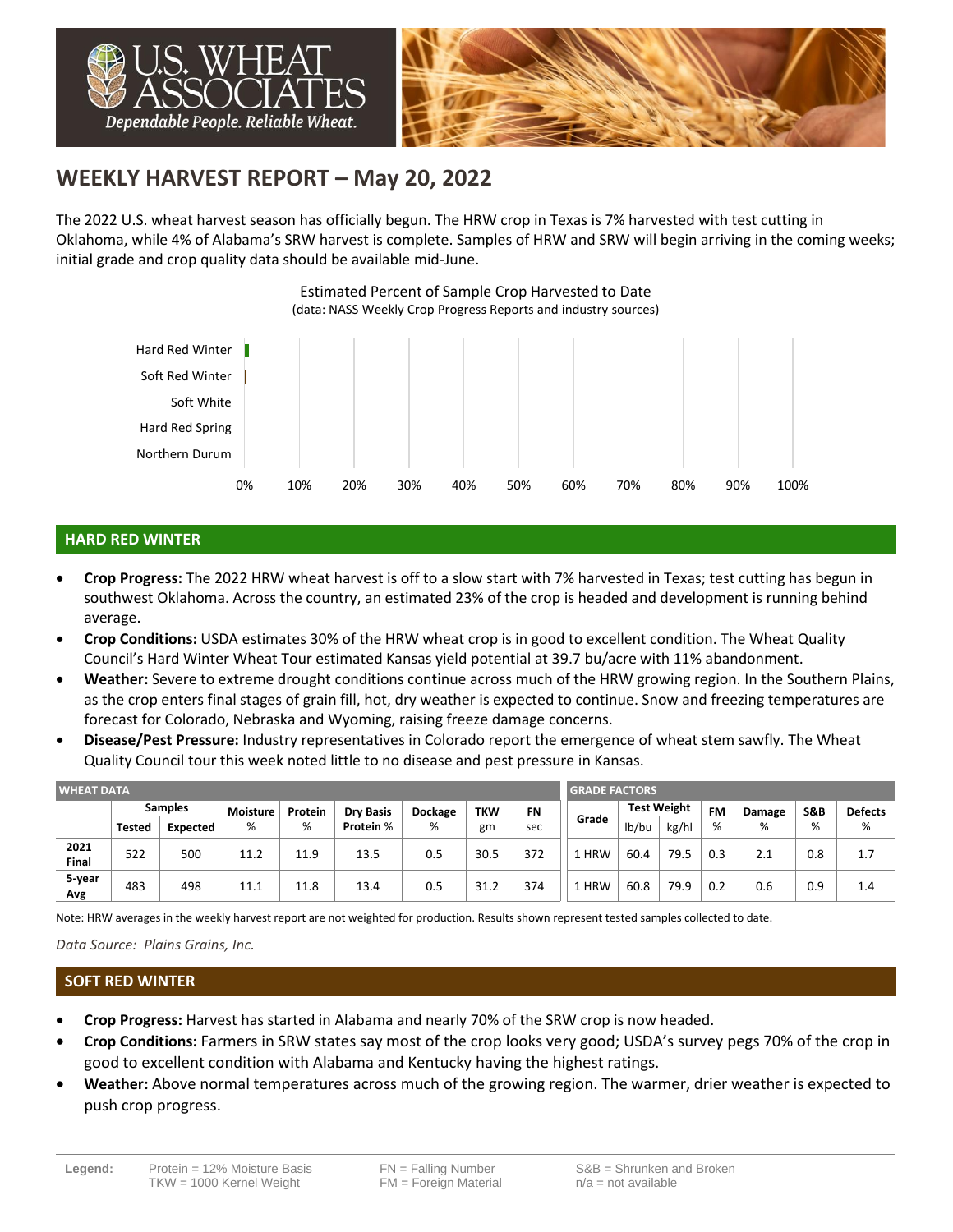| <b>WHEAT DATA</b> |                |                 |          |         |                  |                |            |           |       | <b>GRADE FACTORS</b> |                                 |     |        |     |                |  |
|-------------------|----------------|-----------------|----------|---------|------------------|----------------|------------|-----------|-------|----------------------|---------------------------------|-----|--------|-----|----------------|--|
|                   | <b>Samples</b> |                 | Moisture | Protein | <b>Drv Basis</b> | <b>Dockage</b> | <b>TKW</b> | <b>FN</b> |       |                      | <b>Test Weight</b><br><b>FM</b> |     | Damage | S&B | <b>Defects</b> |  |
|                   | Tested         | <b>Expected</b> | %        | %       | Protein %        | %              | gm         | sec       | Grade | lb/bu                | kg/hl                           | %   | %      | %   | %              |  |
| 2021<br>Final     | 263            | 300             | 13.6     | 9.3     | 10.5             | 0.3            | 34.4       | 297       | 2 SRW | 59.7                 | 78.6                            | 0.1 | 0.3    | 0.5 | 0.9            |  |
| 5-year<br>Avg     | 250            | 294             | 13.3     | 9.5     | 10.8             | 0.4            | 32.8       | 309       | 2 SRW | 58.9                 | 77.5                            | 0.1 | 0.5    | 0.6 | 1.2            |  |

Note: SRW averages in the weekly harvest report are simple averages of all samples tested and have not been weighted by the estimated production for each of the 18 reporting areas.

*Data Source: Great Plains Analytical Laboratory*

### **SOFT WHITE**

- **Crop Progress:** The PNW winter crop heading is behind the 5-year average. The spring crop is 92% planted; emergence is behind the 5-year average with 58% emerged in Washington and Idaho and 88% in Oregon.
- **Crop Conditions:** Overall, crop conditions have greatly improved when compared to 2021. USDA rates the winter crop at 60% good to excellent.
- **Weather:** Recent precipitation continues to boost topsoil moisture and improve overall drought conditions. Warmer weather is forecast.
- **Disease/Pest Pressure:** Industry representatives in Oregon report isolated cases of stripe rust in susceptible varieties.

| <b>WHEAT DATA</b> |                |          |          |         |                  |                |            |           | <b>GRADE FACTORS</b> |                    |       |           |        |                |                |  |
|-------------------|----------------|----------|----------|---------|------------------|----------------|------------|-----------|----------------------|--------------------|-------|-----------|--------|----------------|----------------|--|
|                   | <b>Samples</b> |          | Moisture | Protein | <b>Drv Basis</b> | <b>Dockage</b> | <b>TKW</b> | <b>FN</b> |                      | <b>Test Weight</b> |       | <b>FM</b> | Damage | <b>S&amp;B</b> | <b>Defects</b> |  |
|                   | <b>Tested</b>  | Expected | %        | %       | Protein %        | %              | gm         | sec       | Grade                | lb/bu              | kg/hl | %         | %      | %              | %              |  |
| 2021<br>Final     | 375            | 390      | 8.8      | 11.3    | 12.3             | 0.5            | 29         | 344       | 2 SW                 | 59.3               | 77.9  |           | 0.1    |                | 1.1            |  |
| 5-year<br>Avg     | 438            | 392      | 9.1      | 10.0    | 11.3             | 0.5            | 34.6       | 327       | 1 SW                 | 61.1               | 80.3  | 0.0       | 0.1    | 0.6            | 0.7            |  |

Note: SW averages in the weekly harvest report are weighted for production. Results shown represent tested samples collected to date.

*Data Source: Wheat Marketing Center*

#### **HARD RED SPRING**

- **Crop Progress:** HRS planting is well behind average in Minnesota and North Dakota with 5% and 17% planted, respectively. South Dakota is 78% planted and Montana is 70%, in line with the 5-year average. Emergence is also behind normal. South Dakota leads the way with 43% emerged, Montana 30% and North Dakota, 2%. Official HRS crop condition reports are not yet available.
- **Weather:** Spring rains continue in Minnesota and North Dakota, resulting in planting delays. Cold, dry weather is expected; however, it will take time for fields to dry for planting.

| <b>WHEAT DATA</b> |                |          |                 |         |                  |                |            |           | <b>GRADE FACTORS</b> |                    |       |     |        |                |                |            |  |
|-------------------|----------------|----------|-----------------|---------|------------------|----------------|------------|-----------|----------------------|--------------------|-------|-----|--------|----------------|----------------|------------|--|
|                   | <b>Samples</b> |          | <b>Moisture</b> | Protein | <b>Dry Basis</b> | <b>Dockage</b> | <b>TKW</b> | <b>FN</b> |                      | <b>Test Weight</b> |       | FM  | Damage | <b>S&amp;B</b> | <b>Defects</b> | <b>DHV</b> |  |
|                   | <b>Tested</b>  | Expected | %               | %       | Protein %        | %              | gm         | sec       | Grade                | lb/bu              | kg/hl | %   | %      | %              | %              | %          |  |
| 2021<br>Final     | 481            | 451      | 11.6            | 15.4    | 17.5             | 0.6            | 29.3       | 377       | <b>DNS</b>           | 61.3               | 80.6  |     | 0.2    | $1.1\,$        | 1.3            | 80         |  |
| 5-year<br>Avg     | 474            | 457      | 12.0            | 14.6    | 16.6             | 0.6            | 30.8       | 375       | 1 NS                 | 61.5               | 80.9  | 0.0 | 0.3    | 0.9            | 1.2            | 73         |  |

Note: HRS averages in the weekly harvest report are not weighted for production. Results shown represent tested samples collected to date.

*Data source: North Dakota State University, Hard Red Spring Wheat Quality Laboratory*